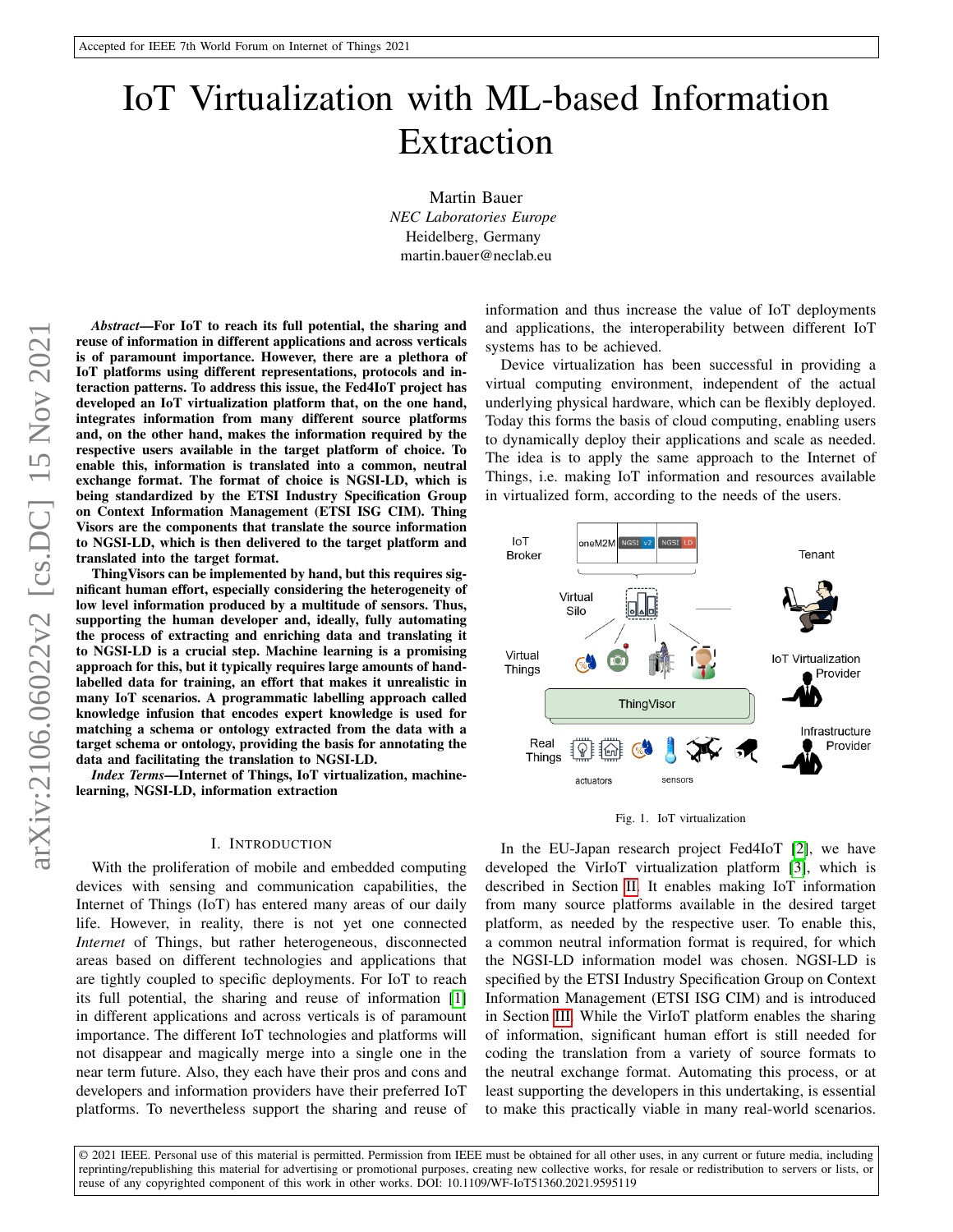

<span id="page-1-1"></span>Fig. 2. VirIoT system architecture

In Section [IV,](#page-3-0) we explore the different steps for enabling this translation. In particular, we focus on one key step, how the conceptual source model can be matched with the target model, assuming that both are represented as ontologies. A weakly supervised machine-learning approach called *Knowledge Infusion* is proposed for the matching of ontologies. Finally, Section [V](#page-5-3) provides a conclusion and an outlook.

#### II. IOT VIRTUALIZATION PLATFORM

<span id="page-1-0"></span>Virtualization has enabled the success of cloud computing as it decouples infrastructure providers from application providers. In IoT, there is currently a strong coupling between IoT infrastructures and applications, which results in IoT silos. The idea is to bring the same kind of decoupling to the IoT world that has been successful in cloud computing.

In Figure [1,](#page-0-0) the basic idea behind the IoT virtualization is shown. Infrastructure providers make real things, i.e. sensors and actuators available. Based on the concept of a ThingVisor, an IoT virtualization provider exposes virtual things - similar to cloud providers using a hypervisor to provide virtual hardware. In the simplest case, virtual things provide the same functionality as the real things, e.g. a real temperature sensor can be made available as a virtual temperature sensor, but there can also be additional processing, e.g. instead of directly providing a virtual camera based on a real camera, virtual thing visor can provide the count of faces or the people recognized on the current frame from the camera. Due to limited available space and the focus of this paper, we cover only sensor-based vThings in the following. The combination of virtual things

needed by the user, in this case called a *tenant*, is exposed as a virtual silo - similar to exposing a virtual machine in the cloud. In each virtual silo an IoT broker chosen by the tenant, e.g. an implementation of oneM2M [\[4\]](#page-5-4), FIWARE NGSIv2 or NGSI-LD [\[5\]](#page-5-5) can be made available, enabling the tenant to access the virtual thing using the API and underlying information model of choice. This is similar to choosing the operating system for a virtual machine running in the cloud. In this way tenants can *rent* virtual things and get an isolated environment for development and testing.

Figure [2](#page-1-1) shows a high-level view of the VirIoT system architecture. On the left side, there are heterogeneous IoT systems with real things. ThingVisors connect to these and gather information from the real things. This information is processed and exposed as one or more virtual things (VThings). Information related to the vThings are exposed in a common neutral format. For this purpose, the NGSI-LD information representation was chosen that is introduced in Section [III.](#page-2-0) On the right side, virtual silos (vSilos) are shown. Each vSilo consists of a vSilo Controller and an IoT broker. The vSilo Controller is responsible for translating the information from the common neutral format into the target format of the chosen IoT broker and insert it there, ensuring that tenants can access it in the expected format using the API supported by the IoT broker. For example, in the case of oneM2M, the vSilo controller has to create the required REST resource structure consisting of Application Entities, Containers and Content Instances, where the actual information is stored. To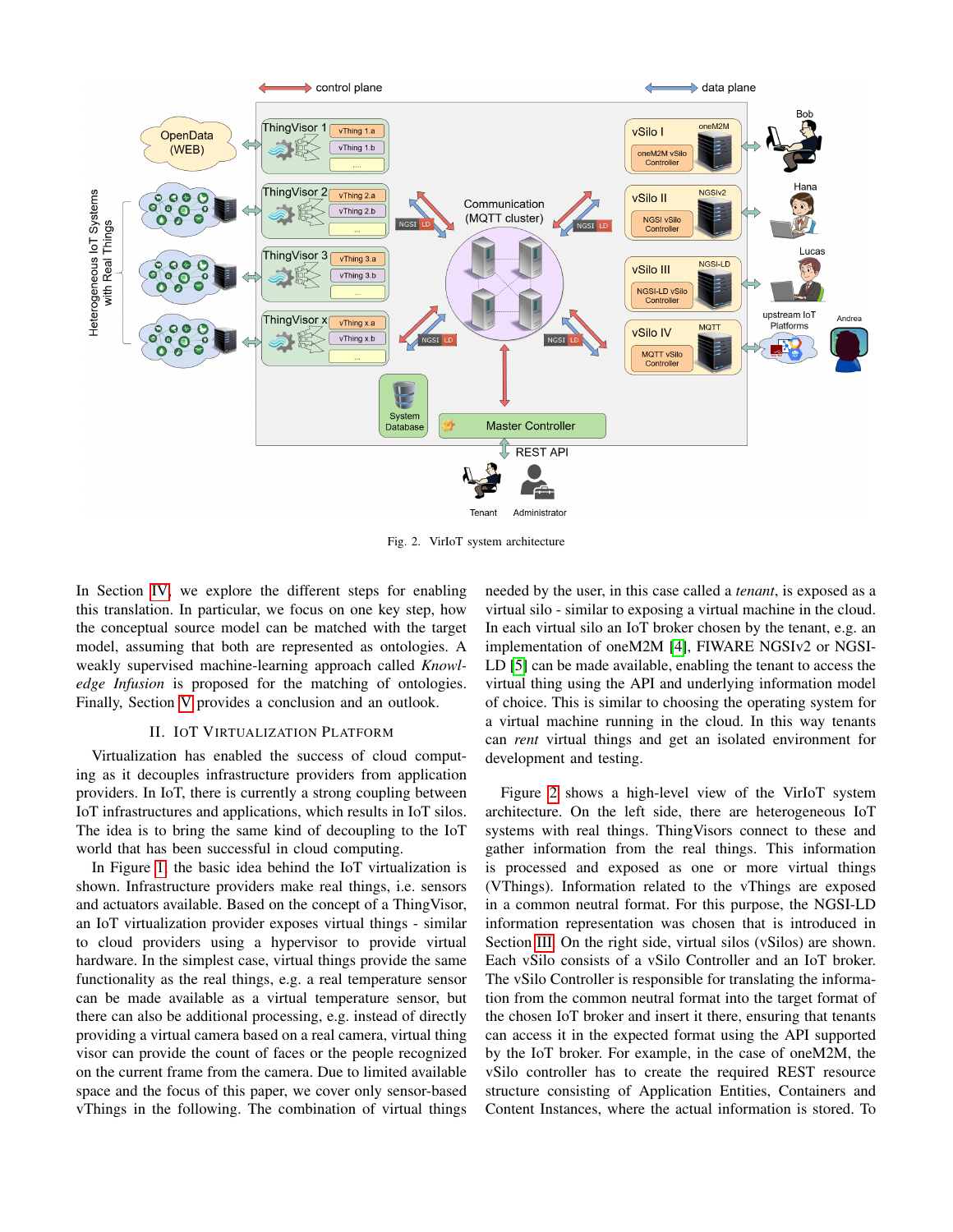configure the VirIoT system, the Master Controller offers a REST API. Through this, all ThingVisors and vSilos are set up. For each vSilo, it has to be decided which vThings are to be added - which could also have a price tag attached and thus would enable a fine-grained charging. For each added vThings, the vSilo has to subscribe to the related information. For communication purposed, an MQTT cluster is used.

The prototype system developed in the Fed4IoT project [\[6\]](#page-5-6) currently supports oneM2M, FIWARE NGSIv2, NGSI-LD and plain MQTT vSilos. In addition, support for graph databases like Neo4j or ArangoDB, or semantic triple stores like Apache Jena or Eclipse RDF4j could be envisioned.



<span id="page-2-1"></span>Fig. 3. ThingVisor

Figure [3](#page-2-1) shows the internal structure of a ThingVisor. It has to support accessing the information from the real thing using the native data format. In the simplest case, it needs to translate this information to NGSI-LD, the chosen neutral format, creating the representation of the corresponding vThing. Whenever there is an update to the vThing, this has to be communicated to the vSilos to which the vThing has been added, using the MQTT communication cluster. In more advanced cases, the ThingVisor does additional processing, e.g. analyze image frames from a camera, providing the results, e.g. a face count or a recognized face. This information can be mapped to different vThings, i.e. information from one real thing can be mapped to multiple vThings.

If an IoT system provides a huge amount of information, e.g. as in the case of a smart city, implementing the necessary ThingVisors becomes a huge effort and thus it is important to support the developer as much as possible in automating this process. In Section [IV,](#page-3-0) we investigate how machine-learningbased information extraction can be used for this purpose.

# <span id="page-2-0"></span>III. NGSI-LD AS NEUTRAL EXCHANGE FORMAT

NGSI-LD is an information model [\[7\]](#page-5-7) and API [\[5\]](#page-5-5) that is being standardized by ETSI, the European Telecommunications Standards Institute, more precisely, by the Industry Specification Group for cross-cutting Context Information Management (ETSI ISG CIM) [\[8\]](#page-5-8).The core idea is to model and manage information about the real world and give applications the context they require for adapting themselves to it.

NGSI-LD is the evolution of what started with the definition of the context interfaces NGSI-9 and NGSI-10 [\[9\]](#page-5-9) by the Open Mobile Alliance (OMA) as part of their Next Generation Service Interfaces (NGSI). The OMA NGSI interfaces were taken up by the Future Internet Public-Private-Partnership in Europe that gave birth to the FIWARE Open Source Commmunity. In FIWARE, the OMA NGSI Context Interfaces were further developed to become NGSIv2 with an HTTP binding and a JSON representation. NGSIv2 became the central interface of the FIWARE open source platform.

In 2017, it was decided to further evolve the NGSI Context Interfaces, which led to the foundation of ETSI ISG CIM. The NGSI-LD information model [\[7\]](#page-5-7) got a solid conceptual grounding. It is now based on the property graph model, which allows explicitly modelling entities with properties and relationships and add meta information to them. It is grounded on RDF concepts and supports semantic concept definitions. It follows the linked data idea and uses JSON-LD as its representations format. The NGSI-LD API [\[5\]](#page-5-5) enables applications to specify what information they require - based on the NGSI-LD Information Model - including a geographic scoping and temporal interface. In VirIoT, the NGSI-LD API is used for discovery of vThings - which has not been discussed in Section [II](#page-1-0) as it is not in the focus of this paper - and in NGSI-LD vSilos. It is not used for the internal communications, as only a small subset of its functionality would have been needed, and simple MQTT was considered more efficient for this particular functionality.

Figure [4](#page-3-1) shows an example instantiation of the NGSI-LD information model, which by itself can also be seen as a *meta* information model as it defines what kind of elements a fitting domain-specific information model has to define. NGSI-LD models the world as *entities*. Following the linked data principles, each entity has a URI as a unique identifier and one or more entity types. Entity types can be defined as part of a domain-specific information model, sometimes also referred to as a data model.

In Figure [4,](#page-3-1) the entity instances shown are two persons, two cars, a building, a shop, two power poles and one camera. Entities can have *properties* and *relationships* - if talking about both, they can be referred to as *attributes*. Which properties and relationships entities of a certain entity type can have, can again be defined in a domain-specific information model. In Figure [4,](#page-3-1) only a small number of properties are shown, e.g. the shop has a location and an address, and both cars have a speed. Examples for relationships are that one the persons lives at the building and owns the shop. Also, the camera is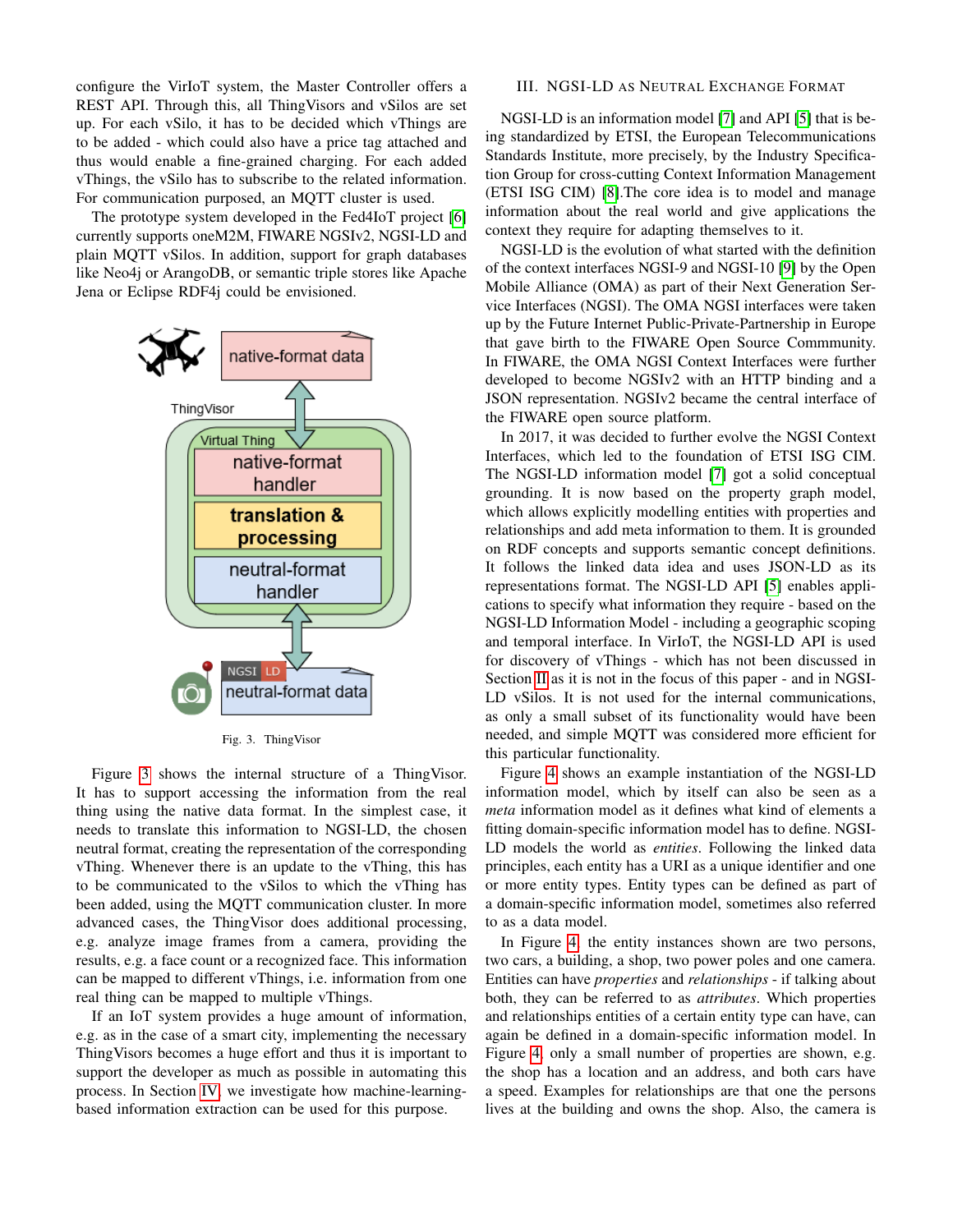

<span id="page-3-1"></span>Fig. 4. NGSI-LD information model

attached to one of the power poles.

As the example shows, NGSI-LD information represents a property graph with entities as nodes that have properties and relationships as edges. This representation is suitable for information that can easily be attached to a graph structure, but less suitable for bulk information like a 3D model or a stream, e.g. a video stream. In these cases, links into other models stored in suitable storages can be represented as properties, ideally providing all the meta information necessary for accessing the information there.

As mentioned above, the NGSI-LD information model is really a meta-model that defines only that the world is modelled as entities, properties and relationships, but not which entity types exist and what kind of properties and relationships instances of an entity type can have. This can be done with domain-specific information models. The Smart Data Model initiative, driven by FIWARE, IUDX and TM Forum, is developing the Smart Data Models [\[10\]](#page-5-10), compatible with NGSI-LD, as schemas.The goal is to develop a homogeneous set of models across different IoT domains.

NGSI-LD was selected as the common neutral format for the VirIoT sytstem, as it is a standard, but also, because on the one hand it is simple enough, on the other hand, it can integrate all the information coming from the source IoT systems in a semantically meaningful way, which may be needed to map it to the information model of the target system in the vSilo.

# IV. ML-BASED INFORMATION EXTRACTION

<span id="page-3-0"></span>As we have seen, ThingVisors are the components that translate information from a plethora of information sources to the neutral format NGSI-LD and a conforming information

model, a process that can also be called *information extraction*. The source information differs from the target information with respect to the syntactic representation as well as the underlying conceptual model. Such a conceptual model can be explicit or implicit. In the explicit case, a conceptual model is specified in machine-readable form, using some kind of formalism, which can differ with respect to the level of formality. Typical approaches are specifying a schema, vocabulary or ontology. In the implicit case, the conceptual model is directly encoded in the software itself or may be available in textual representation for the programmer, but cannot directly used by a software component.

Programming a ThingVisor constitutes a significant effort. Implementing all ThingVisors required for large IoT systems, like in a Smart City, can be a daunting task. Also, the information models used in the different information silos may be implicit and not readily available. Yet, the more information that can be made available and shared, the better insights can be gained and the more value created by the system. Thus, automating the process or at least making it easier for the programmer, is highly desirable.

The main task in this process is mapping from the source information model to the target information model, the translation of the syntactic representation is then typically straightforward. For the target information model, we assume an integrated backbone model, a common schema or ontology. For NGSI-LD, the Smart Data Models [\[10\]](#page-5-10) introduced above form a possible basis for such a backbone model.

Figure [5](#page-4-0) shows the different steps for (semi-)automatically creating a concept mapping and information translation that can be used when implementing information extraction in a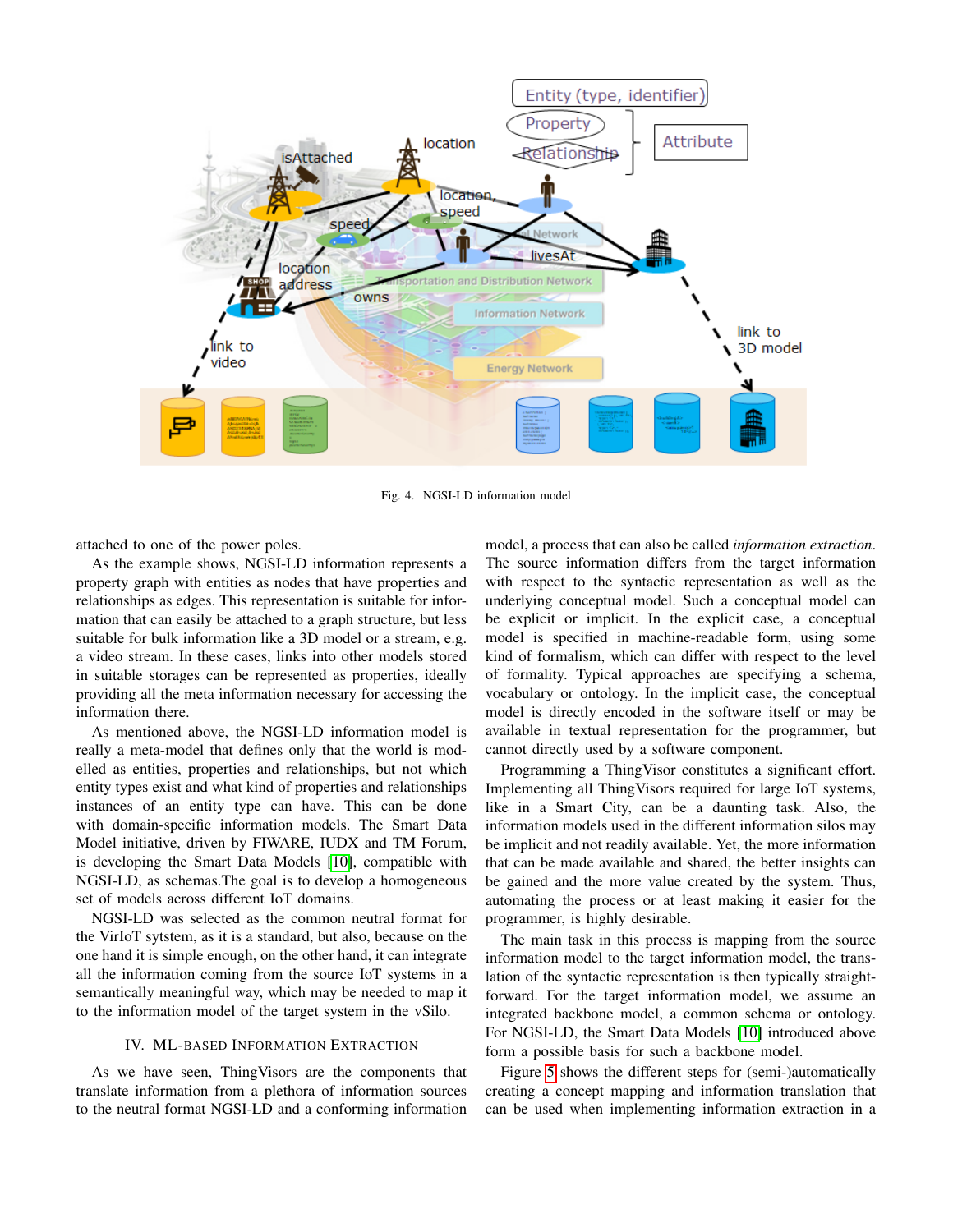# ThingVisor.



<span id="page-4-0"></span>Fig. 5. Information extraction steps

As shown in step 0, if no source model is explicitly given, the attempt can be made to extract a simple, underlying source model from the instance data, taking into account the representation and the structure, e.g. tag names in XML or key names in JSON. In step 1, the source model is matched against the backbone model. This is the most important step of the process as the concepts have to match for the resulting target information to be meaningful. Features derived from structure, naming, and, if available, comments, are used as the basis for this matching. As an example for this step, a machine-learning based approach called knowledge infusion that is used for matching a source ontology to a backbone ontology is shortly presented in Section [IV-A.](#page-4-1) In step 2, example source data is annotated with candidate backbone concepts in preparation of step 3. There the human expert checks, and if necessary, adapts the mapping, taking into account the annotated source data. In the ideal case, if the automatically created mapping was already perfect, step 3 could be omitted, leading to a fully automated process. However, we expect this to be unrealistic in most real-world cases, and thus the goal is to reduce the required human effort as much as possible. Finally, in step 4, the ThingVisor can be configured to do the translation based on the concept mapping, and the required syntax adaptation, which has to take into account the syntax of the source and the target format.

### <span id="page-4-1"></span>*A. Knowledge Infusion for Ontology Matching*

Generally, machine learning is a promising approach for many tasks in IoT [\[11\]](#page-5-11) [\[12\]](#page-5-12) and can also be applied to ontology matching. A typical problem of supervised machine learning approaches is that training a machine learning model requires large amounts of hand-labelled data, which often makes it unrealistic to apply it in many real-world situations. Programmatic labelling, e.g. as used by Snorkel [\[13\]](#page-5-13), is a weakly supervised machine learning approach that uses labelling functions to create labelled data, eliminating the need of large amounts of hand-labelled data. Expert knowledge is encoded in the labelling functions, based on which a generative model is built, which is used for labelling data. This in turn is used for training a traditional machine-learning model. Thus, large amounts of labelled data can be made available, leading to better machine-learning models. In [\[14\]](#page-5-14) an example is given where the programmatic labelling approach is applied to transport mode detection. For transport mode detection, sensor information from mobile devices such as smartphones is used to determine whether a user is walking, riding a bike, using public transport or driving a car etc. Seven labelling functions were used to create a generative model, which in turn was used for labelling input data and training a random forest machine learning model. This was compared to a random forest model trained based on hand-labelled data. With 80.1% F1 score, the model trained with with programmatically labelled data achieved almost the same quality as the model trained with hand-labelled data (81.0%), and significantly better quality than directly using the generative model (74.1%). This shows that programmatic labelling can lead to similar quality machine learning models than the ones trained with hand-labelled data, but writing a small number of labelling functions can be much cheaper than hand-labelling a large amount of training data.

Fürst et al. [\[14\]](#page-5-14) also describe *knowledge infusion*, a programmatic labelling approach that distinguishes weak and strong knowledge functions. Weak knowledge functions are considered mostly true, whereas strong knowledge functions can be considered as representing canonical truths. Weak and strong knowledge functions are used both as labelling functions in the training face, but are used also, in parallel to the machine-learning model, at execution time, where strong knowledge function can be used to correct wrong outputs and, for example, ensure that safety regulations are always met.

Knowledge infusion can be used in step 1 of Figure [5](#page-4-0) for matching a source ontology to a target ontology, providing the basis for annotating the data and facilitating the translation to NGSI-LD. Matching in the case of two ontologies means finding the concepts from two ontologies that are equivalent. Figure [6](#page-4-2) shows a simplified example matching three concepts of a source and a target ontology.



<span id="page-4-2"></span>Fig. 6. Ontology matching

Figure [7](#page-5-15) shows the different steps required for ontology